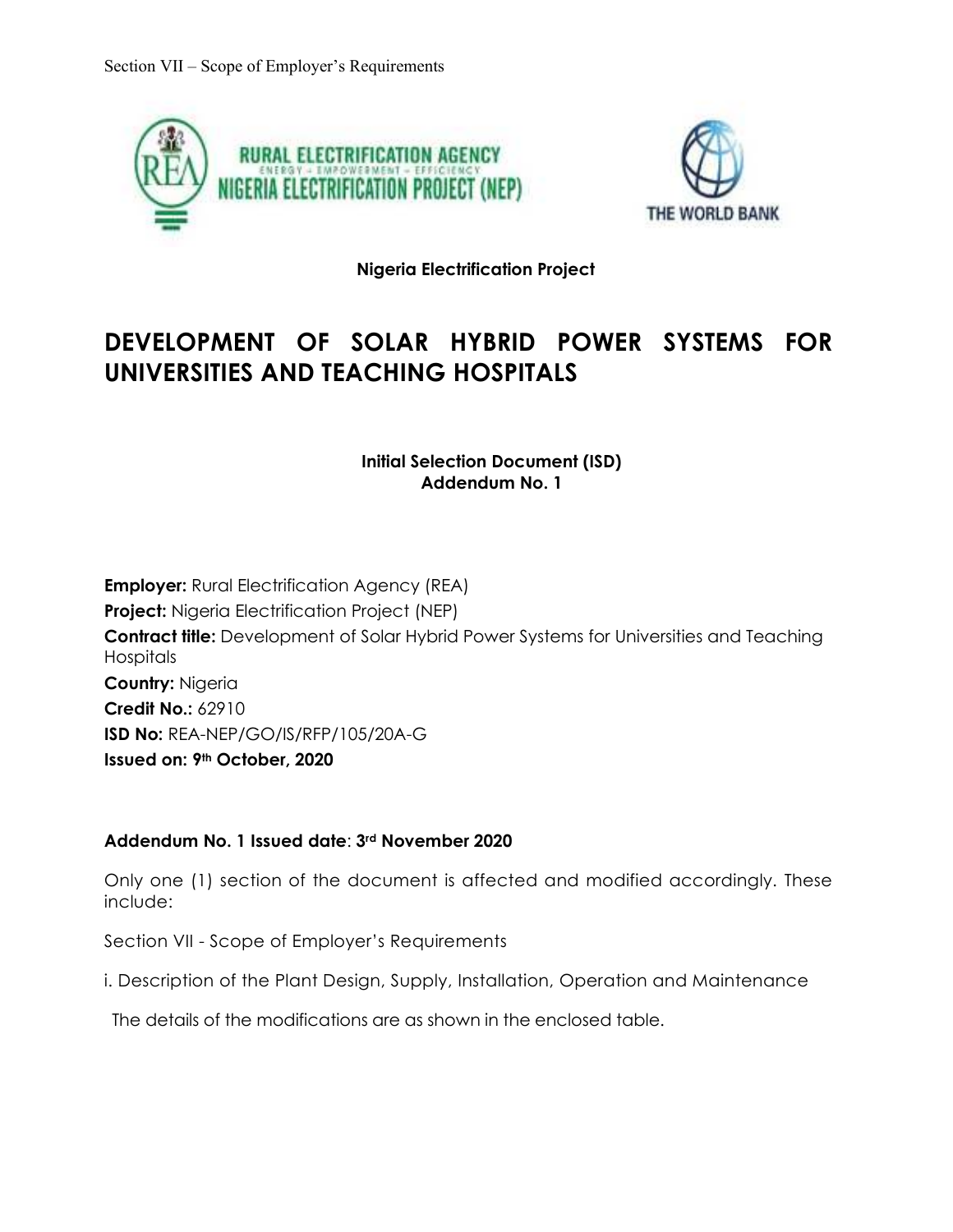| <b>Section</b>     | <b>Current Text</b>                                                                        | <b>Amended Text</b>                                                                                                         |
|--------------------|--------------------------------------------------------------------------------------------|-----------------------------------------------------------------------------------------------------------------------------|
| Section VII-       | Description of the Plant Design, Supply,<br><b>Installation, Operation and Maintenance</b> | Description of the Plant Design, Supply, Installation, Operation and<br>Maintenance                                         |
| Scope of           | <b>Background</b><br>1.                                                                    | <b>Background</b><br>1.                                                                                                     |
| Employer's         |                                                                                            | The World Bank has provided financial support to the Nigerian                                                               |
| Requirements-      | The World Bank has provided financial                                                      | Rural Electrification Agency (REA) through the Federal Ministry                                                             |
| Description of the | support to the Nigerian Rural Electrification                                              | of Power, Works and Housing to finance Phase II of the EEP,                                                                 |
| Plant Design,      | Agency (REA) through the Federal Ministry                                                  | focused on seven (7) universities and two (2) teaching hospitals                                                            |
| Supply,            | of Power, Works and Housing to finance                                                     | ("Beneficiary Institutions") under the Nigeria Electrification                                                              |
| Installation,      | Phase II of the EEP, focused on seven (7)<br>universities and two (2) teaching hospitals   | Project (NEP). The Bid covers Engineering, Procurement, and<br>Construction (EPC) contracts of approx. total capacity of 38 |
| Operation and      | ("Beneficiary Institutions") under the Nigeria                                             | MW Solar Hybrid Power Plants, rehabilitation of existing upstream                                                           |
| Maintenance        | Electrification Project (NEP). The Bid covers                                              | distribution infrastructure, streetlights and a renewable energy                                                            |
|                    | Procurement,<br>Engineering,<br>and                                                        | workshop/training centre (WTC) for the Beneficiary Institutions                                                             |
|                    | Construction (EPC) contracts of approx.                                                    | ("the Projects"). In addition, the Bid covers the Operation and                                                             |
|                    | total capacity of 38 MW Solar Hybrid Power                                                 | Maintenance (O&M) of these Projects, for an exact duration yet                                                              |
|                    | Plants, rehabilitation of existing upstream                                                | to be determined. The installation, long-term operation and                                                                 |
|                    | distribution infrastructure, streetlights and a                                            | maintenance of these Projects by the EPC and O&M                                                                            |
|                    | workshop/training<br>renewable<br>energy                                                   | contractor/service provider will be expected to be carried out                                                              |
|                    | centre (WTC) for the Beneficiary Institutions                                              | in accordance with a detailed Sustainability Plan, which is                                                                 |
|                    | ("the Projects"). In addition, Operations                                                  | currently under finalization by the REA. The contract(s) for the                                                            |
|                    | and Maintenance (O&M) of these Projects,                                                   | selected EPC and O&M contractor/service provider for these                                                                  |
|                    | for a duration yet to be determined, will be                                               | systems are expected to be concluded, at the earliest, in the                                                               |
|                    | included into the EPC contracts, which are                                                 | first quarter of 2021. It is anticipated that contracts with                                                                |
|                    | expected to be concluded, at the earliest,                                                 | successful bidders would be signed immediately and the                                                                      |
|                    | in the fourth quarter of 2020. It is anticipated                                           | implementation of the Projects would commence thereafter.                                                                   |
|                    | that contracts with successful bidders                                                     | The Project scope includes:                                                                                                 |
|                    | would be signed immediately and the                                                        | 1. Provision of reliable and sustainable electricity supply.                                                                |
|                    | implementation of the Projects would<br>commence thereafter.                               | 2. Upgrade of Distribution network facilities at 11kV to safely evacuate<br>the generated power.                            |
|                    |                                                                                            | 3. Reactivation and installation of additional streetlights for the proper                                                  |
|                    |                                                                                            | illumination of the environment of the Beneficiary Institutions.                                                            |
|                    |                                                                                            | 4. Provision of Fully Outfitted electro-mechanical Workshop and Training                                                    |
|                    | The Project scope includes:                                                                |                                                                                                                             |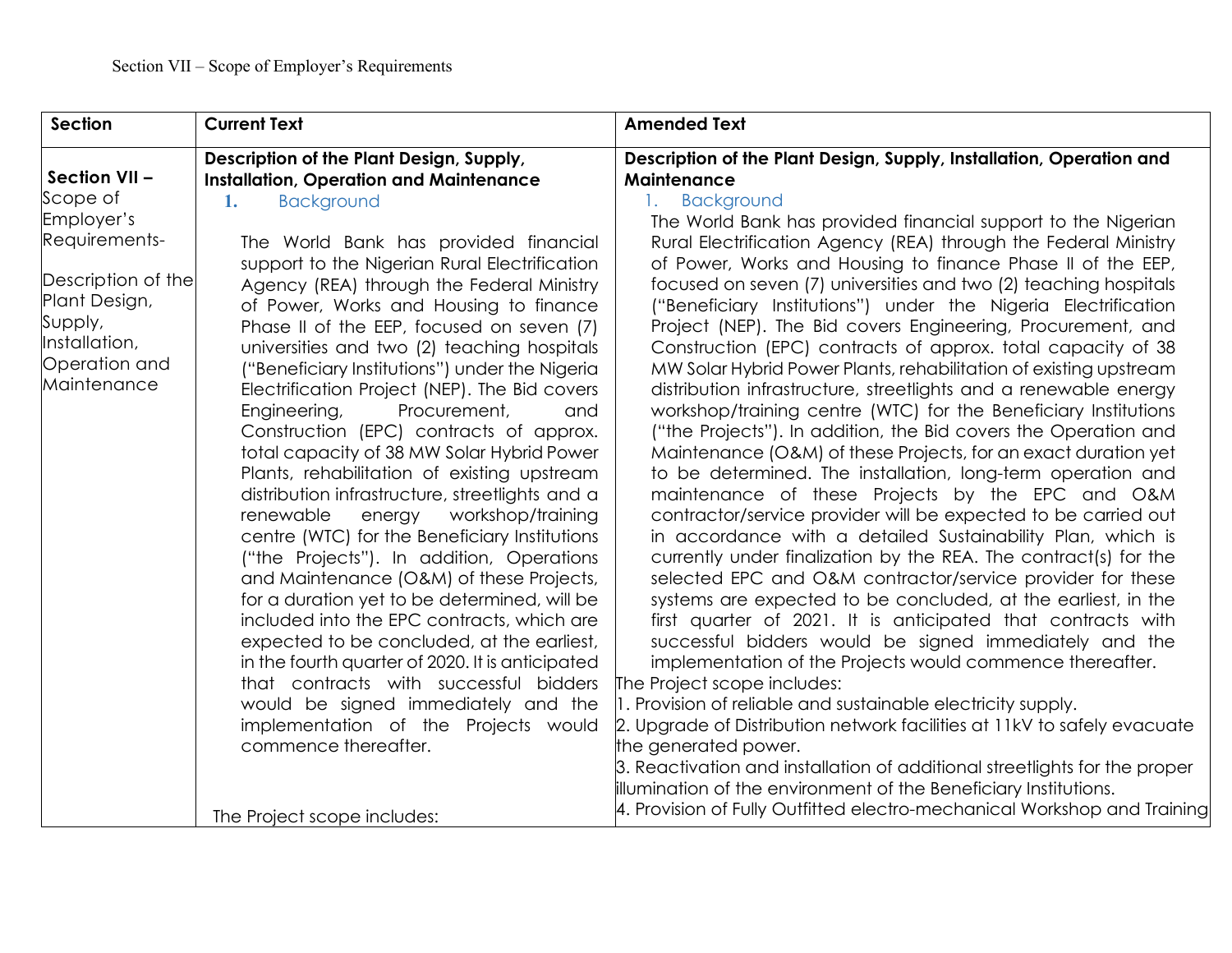| 1. Provide reliable & sustainable electricity                         | Centre for capacity building of students on renewable energy systems.                                                            |
|-----------------------------------------------------------------------|----------------------------------------------------------------------------------------------------------------------------------|
| supply                                                                |                                                                                                                                  |
| 2. Upgrade of Distribution network facilities to                      | The embedded scope of works within the Project scope that is                                                                     |
| safely evacuate the generated power.                                  | expected to be carried-out at each Beneficiary Institution includes:                                                             |
| 3. To reactivate and install streetlights for the                     |                                                                                                                                  |
|                                                                       | proper lightning of the University environment.   1. Conduct energy demand audit revalidation and ensure that the                |
| 4. Provision of Fully Outfitted Workshop and                          | proposed plant capacities are adequate to meet the present load                                                                  |
| Training Centre for capacity building of                              | requirement and future load growth according to international best                                                               |
| students on renewable energy systems.                                 | practices.                                                                                                                       |
|                                                                       | 2. Supply and installation of Pyranometers and mini weather stations                                                             |
| The summarized scope of works expected to be along with Data Loggers; |                                                                                                                                  |
| carried-out in every University include:                              | 3. Supply and installation of high efficiency Solar Photo-Voltaic (PV)                                                           |
|                                                                       | Modules and the associated ground mounted MMS (Module Mounting                                                                   |
| 6. Supply and installation of 7,000 Solar                             | Structures) that can withstand the atmospheric and weather                                                                       |
| Photo-Voltaic (PV) Modules (330Wp or                                  | conditions for the given soil type in the related part of Nigeria where                                                          |
| higher capacity) and the associated                                   | the plant is located;                                                                                                            |
| ground mounted MMS (Module                                            | 4. Supply and Installation of MW Scale PV Inverter with EMS (Energy                                                              |
| Mounting Structures);                                                 | Management System).                                                                                                              |
| 7. Supply and installation of Pyranometers                            | 5. Supply and Installation of MW Scale Power Converters (PCS/ Battery                                                            |
| and mini weather stations along with                                  | Converters)                                                                                                                      |
| Data Loggers;                                                         | 6. Supply and installation of appropriate and suitable PV Inverter                                                               |
| 8. Supply and installation of Energy Meters;                          | Transformers;                                                                                                                    |
| 9. Supply and Installation of 1MW PV                                  | 7. Supply and installation of appropriate and suitable PCS Transformers;                                                         |
| Inverter with EMS (Energy Management                                  | 8. Supply and installation of Medium Voltage (MV) Panel with Dual Bus                                                            |
| System)                                                               | and Couplers at the interconnection point to allow for integration of                                                            |
| 10. Supply and Installation of 1MW Power                              | multiple power sources on the distribution network.                                                                              |
| Converters (PCS/ Battery Converters)                                  | 9. Construction and installation of Low Voltage Panels where needed                                                              |
| 11. Supply and installation of 1,500KVA PV                            | under the upgrade of distribution network facilities;                                                                            |
| Inverter Transformers;                                                | 10. Supply and installation of suitably selected Diesel Generators along<br>with the associated storage and DG Totalizing Panel; |
| 12. Supply and installation of 1,500KVA PCS                           | 11. Design, Supply and installation of appropriately sized MWh Battery                                                           |
| Transformers;                                                         | Energy Storage Systems with BMS (Battery Management System);                                                                     |
| 13. Supply and installation of MV Panel with                          | 12. Supply and installation of Fire Fighting Equipment;                                                                          |
| <b>Dual Bus and Couplers</b>                                          | 13. Design and installation of a Master Control Room (MCR) for a hybrid                                                          |
| 14. Construction and installation of Low                              |                                                                                                                                  |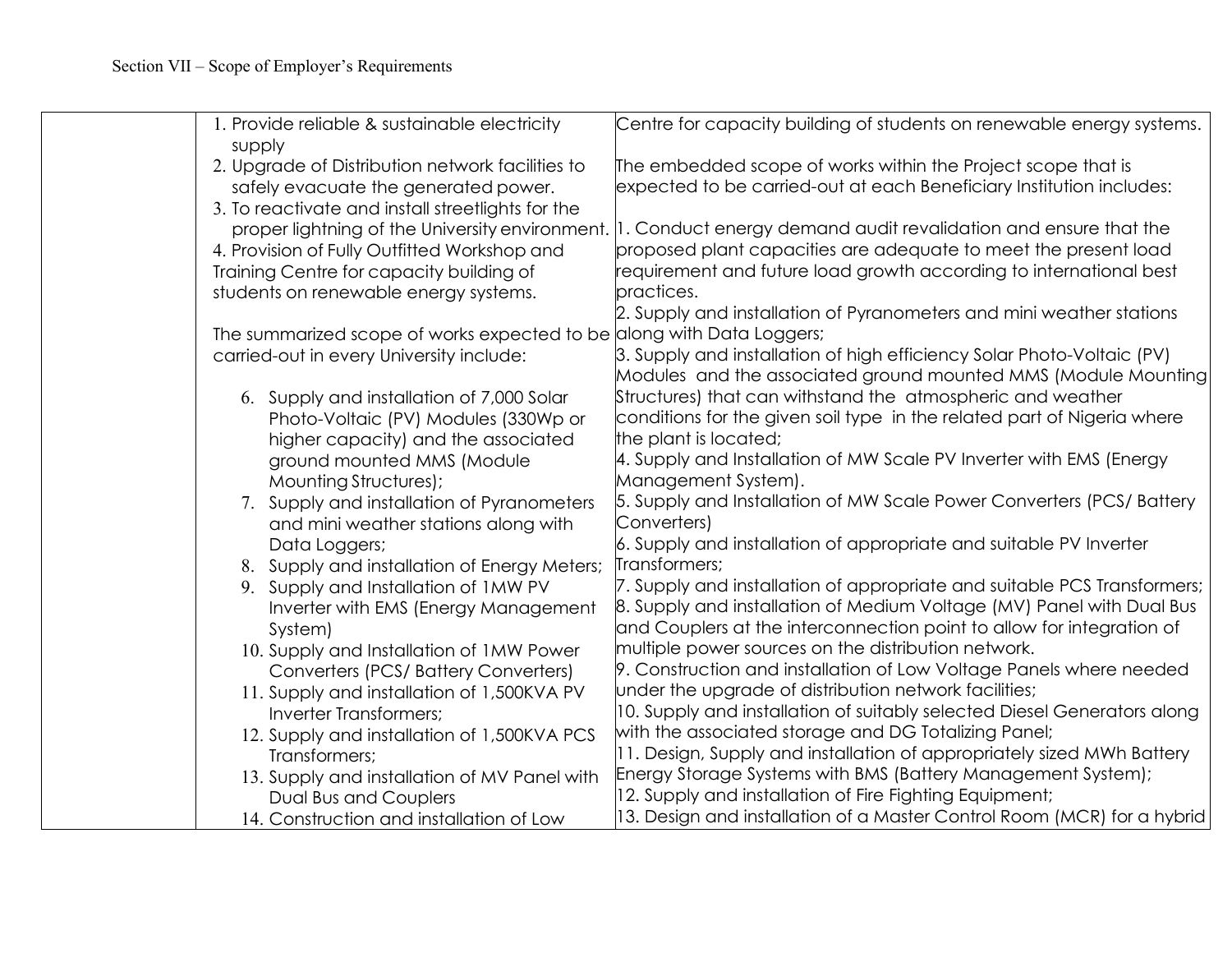|                             | <b>Voltage Panels;</b>                         | solar plant environment.                                                                                                                   |
|-----------------------------|------------------------------------------------|--------------------------------------------------------------------------------------------------------------------------------------------|
|                             | 15. Supply and installation of 1.0MVA Diesel   | 14. Supply and installation of water dispensing system for PV cleaning                                                                     |
|                             | Generators (Cumulative) along with             | or an equivalent system.                                                                                                                   |
|                             | the associated DG Panel;                       | 15. Supply and installation of Closed-Circuit Television (CCTV) system                                                                     |
|                             | 16. Design, Supply and installation of 9MWh    | for plant security and monitoring.                                                                                                         |
|                             | <b>Battery Energy Storage Systems</b>          | 16. Integration and Commissioning of Solar Hybrid Power Plants to                                                                          |
|                             | (Cumulative) with BMS (Battery                 | supply power to the entire Beneficiary Institution;                                                                                        |
|                             | Management System);                            | 17. Supply and installation of Advanced Metering Infrastructure (AMI)                                                                      |
|                             | 17. Supply and installation of Fire Fighting   | with approved smart energy metering to facilitate energy regulation,                                                                       |
|                             | Equipment;                                     | downstream power management and (pre-) payment functionality;                                                                              |
|                             | 18. Design and installation of a Master        | 18. Long-term Operation and Maintenance of the Solar Hybrid, Power<br>Plants and ancillary systems/equipment (e.g. at a minimum 10-15      |
|                             | Control Room (MCR) for a hybrid solar<br>plant | years).                                                                                                                                    |
|                             | 19. Commissioning of Solar Hybrid Power        | 1. Implement the Sustainability plans/measures developed by REA to                                                                         |
|                             | Plants; and                                    | ensure that the Solar Hybrid Power Plants developed are operated and                                                                       |
|                             | 20. One (1) year Operation and                 | maintained in a sustainable manner over a period of more than 15                                                                           |
|                             | Maintenance of Solar or Solar Hybrid,          | years.                                                                                                                                     |
|                             | Power Plants.                                  |                                                                                                                                            |
|                             |                                                |                                                                                                                                            |
|                             | <b>Overview of Initial Selection Process</b>   |                                                                                                                                            |
|                             | Applicant may propose to bid for more that one |                                                                                                                                            |
|                             | lot but may not be awarded contracts for more  | <b>Overview of Initial Selection Process</b>                                                                                               |
|                             | than two (2) lots.                             | Applicant may propose to bid for more than one lot, but may not be                                                                         |
|                             |                                                | awarded contracts for more than two (2) lots.                                                                                              |
|                             |                                                | Based on the E&S assessment, the key Environmental and Social (E&S)                                                                        |
| Section VII-                | No introductory paragraph to the E&S Workflow  | risks associated with the above activities include; Loss of Livelihood,                                                                    |
| Scope of                    |                                                | Sexual Exploitation and Abuse (SEA) and Sexual Harassment (SH) risks                                                                       |
| Employer's                  |                                                | and impact, managing labour and working conditions, protection of                                                                          |
| <b>Requirements</b>         |                                                | the environment, security of the site, community health and safety,                                                                        |
| <b>E&amp;S Workflow for</b> |                                                | management of safety of hazardous materials, resource efficiency and<br>pollution prevention and management, biodiversity conservation and |
| Component 3                 |                                                | sustainable management of living natural resources.                                                                                        |
|                             |                                                |                                                                                                                                            |
|                             |                                                | The key impact due to the implementation of the proposed interventions                                                                     |